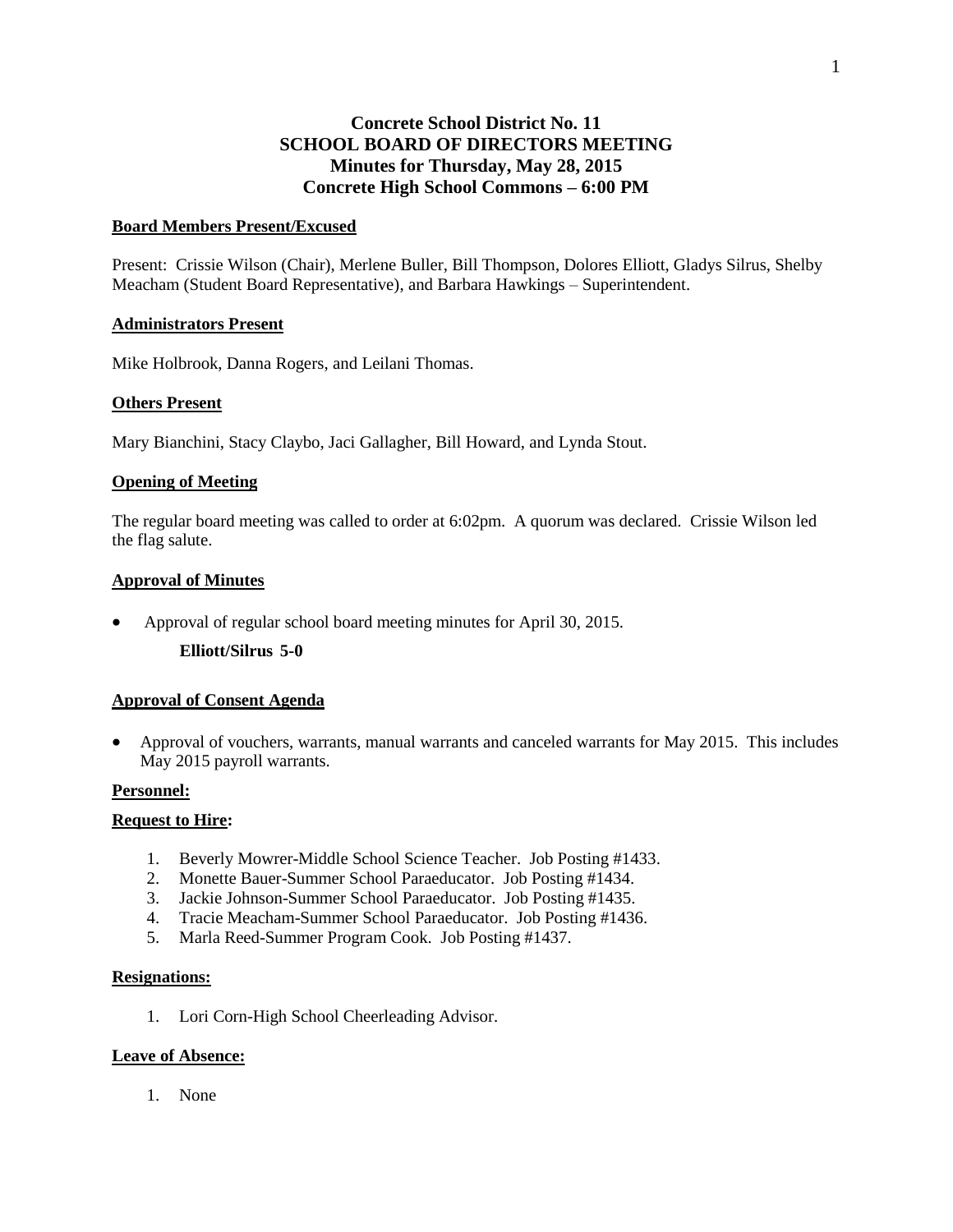## **Interlocals:**

- 1. Approval of the Interlocal Agreement between Concrete School District and NW ESD 189 for contracted services with NWRDC/WSIPC for the 2015-16 school year.
- 2. Approval of the Interlocal Agreement between Concrete School District and NW ESD for network cooperative technology services beginning September 1, 2015 and continuing for consecutive fiscal years until terminated.
- 3. Approval of the memorandum of understanding between Concrete School District and United General District (Community Health Outreach Program) to execute the Farm to School Implementation Grant in the Concrete School District.

**Buller/Thompson 5-0**

#### **Public Comments on Agenda Items**

None

**Fiscal & Enrollment Reports**– Danna Rogers, Business Manager, summarized the current enrollment and budget status for the Board.

**Student Report** – Presented by Shelby Meacham, Concrete High School Student Board Representative

#### **High School**

The baseball and softball teams have both finished their seasons. Both groups enjoyed their season and are looking forward to the next season.

Track participated in districts on May  $20<sup>th</sup>$  for field events and May  $22<sup>nd</sup>$  for running events. None of our athletes made it to state due to only being able to take the first place finisher. The athletes put in a lot of effort and improved over the course of the season.

Graduation will take place on Friday, June  $5<sup>th</sup>$  at 7:00pm in the high school gym. We will be saying farewell to the class of 2015.

The leadership class held a talent show on May  $16<sup>th</sup>$  at 3:00pm. Many talented acts performed and wowed the judges. Next year the class of 2016 hopes to put on the talent show.

Spring soccer and football start the first week of June.

On May  $26<sup>th</sup>$  the 6<sup>th</sup> grade, middle school, and high school bands had their final concert of the school year. Each of the bands performed and it was a fantastic concert enjoyed by all. The students played well and are pleased with their performances.

#### **Middle School**

Elections for next year's ASB officers will be held the first week of June.

Middle school track just finished their season and participated in finals. The team performed well all season. The team will hold their end-of-season banquet soon.

The  $8<sup>th</sup>$  grade boys are looking forward to spring football which starts the first week in June.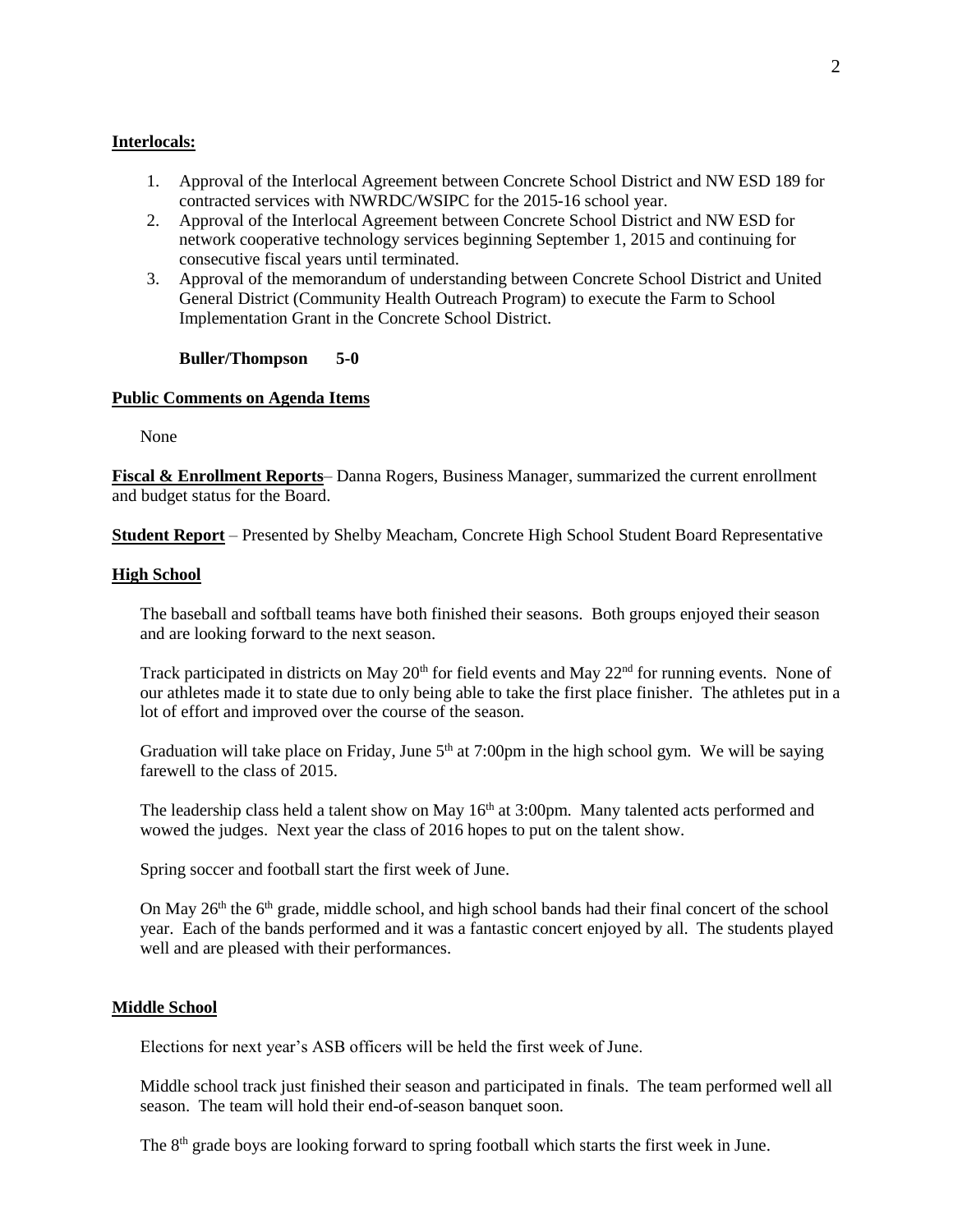On June  $3<sup>rd</sup>$  Mr. Dahl will take the  $7<sup>th</sup>$  grade students on a field trip to Rockport State Park. The students will learn all about the watershed system in our neighborhood.

On June  $10<sup>th</sup>$  the  $7<sup>th</sup>$  grade students will celebrate the end of the school year with a popcorn/movie event.

On June  $10<sup>th</sup>$  the  $8<sup>th</sup>$  grade students will be going to Wild Waves for their end-of-year field trip.

The middle school leadership class is working on setting up games in a "Minute to Win It" style game on the last day of school

#### **Elementary School**

The elementary school had nothing to report at this time.

#### **Superintendent's Report –** Barbara Hawkings

## **Smarter Balanced Assessment**

Superintendent, Barbara Hawkings, stated that the first results are back for 3<sup>rd</sup> grade students. In ELA (English/Language Arts Proficiency) the state average is 53%. Concrete  $3<sup>rd</sup>$  grade students scored 55%. In math the state average is 50%. Concrete  $3<sup>rd</sup>$  grade students scored 71%. Mrs. Hawkings thanked the  $3<sup>rd</sup>$  grade teachers for their outstanding job. She stated that the other results are not back yet but we are definitely moving in the right direction.

## **AED**

Mrs. Hawkings stated that at the June  $4<sup>th</sup>$  high school assembly the new AED will be revealed and housed in the high school hallway by the gym. The new AED comes with 10 years of batteries and pads. The much needed new AED was donated courtesy of Skagit Leadership -"Team Courageous." We are very thankful to them for this much needed donation.

## **Professional Excellence – Barbara Hawkings, Superintendent**

# **TPEP Leadership Team:**

- Mary Bianchini
- Rob Dahl (absent)
- Jaci Gallagher
- Bill Howard
- Leilani Thomas
- Vanessa Williams (absent)

Superintendent Barbara Hawkings presented each TPEP team member with an award for their hard work this year. They have all done an outstanding job and their work on this team is very much appreciated. Thank you!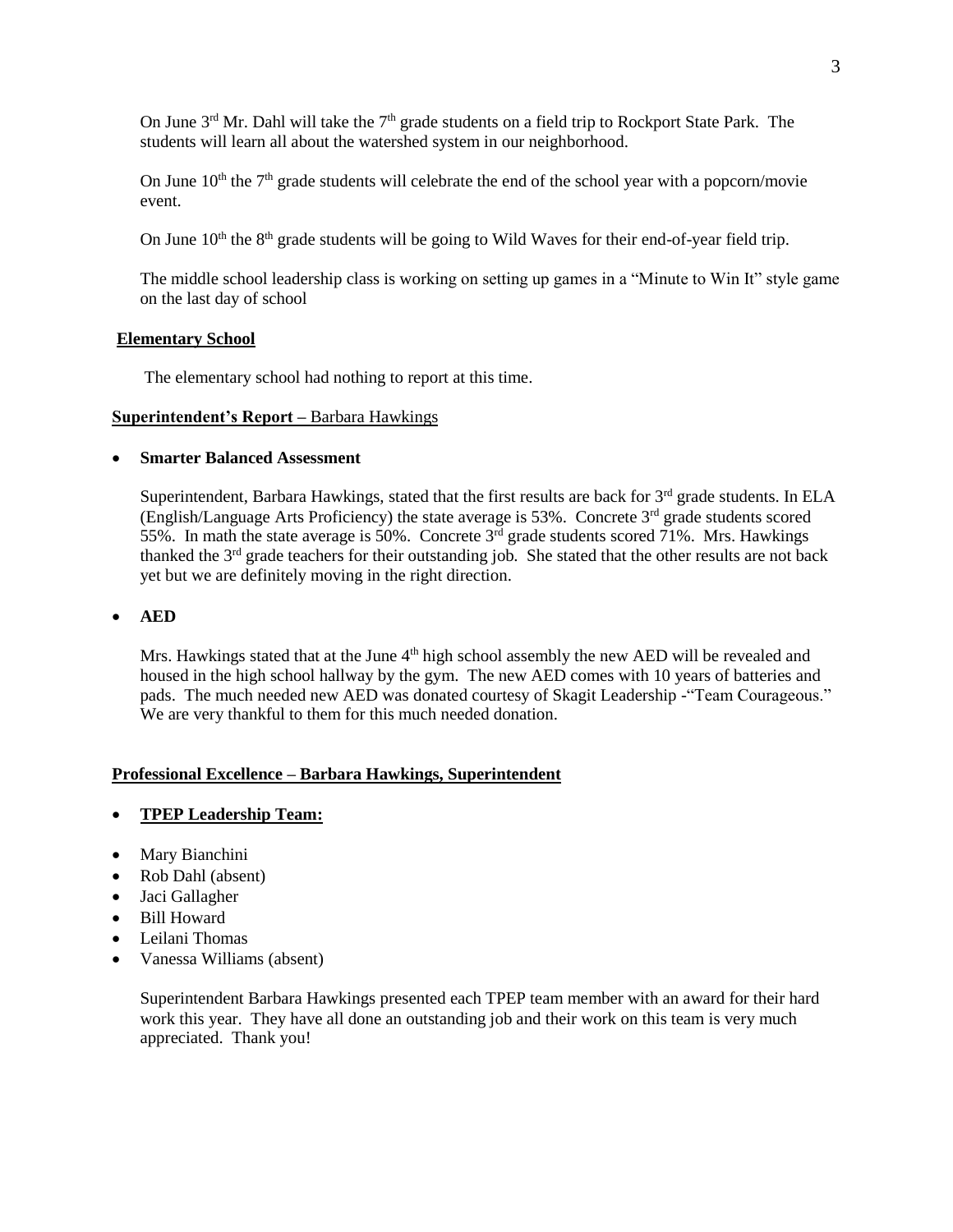#### **Old Business**

*A.* Request approval of the first reading of revised policy 3207-Prohibition of Harassment, Intimidation, and Bullying – Barbara Hawkings. *Administrative Recommendation Action/Motion/Move to request approval of the first reading of revised policy 3207-Prohibition of Harassment, Intimidation, and Bullying.* **Elliott/Buller 5-0**

#### **New Business**

- *A.* \*Request approval of the 2015-16 Concrete Middle/High School Athletics/Activities Code Karl Kersteter. *Administrative Recommendation Action/Motion/Move to request approval of the 2015-16 Concrete Middle/High School Athletics/Activities Code. \*voting on revised copy in board packet.* **No motion to pass. Tabled in order to remove & then revise #3 on page 5. 0-5**
- *B.* Request approval of the 2015-16 middle school and high school coaches/extracurricular staffing proposal – Barbara Hawkings. *Administrative Recommendation Action/Motion/Move to request approval of the 2015-16 middle school and high school coaches/extracurricular staffing proposal.* **Elliott/Thompson 5-0**
- *C.* Request approval of the 2015-16 classified staffing proposal Barbara Hawkings. *Administrative Recommendation Action/Motion/Move to request approval of the 2015-16 classified staffing proposal.*  **Silrus/Elliott 5-0**
- *D.* Request approval of Resolution #1152 Delegating Authority to WIAA for 2015-16 Barbara Hawkings. *Administrative Recommendation Action/Motion/Move to request approval of Resolution # 1152 Delegating Authority to WIAA for 2015-16.*  **Buller/Thompson 5-0**
- *E.* Request approval of Resolution to Invest #1150 Danna Rogers. *Administrative Recommendation Action/Motion/Move to approve Resolution to Invest #1150.*  **Elliott/Silrus 5-0**
- *F.* Request approval of Resolution to Invest #1151– Danna Rogers. *Administrative Recommendation Action/Motion/Move to approve Resolution to Invest #1151.*  **Elliott/Silrus 5-0**
- *G.* Request approval of the resignation of District #3 school board member, Gladys Silrus Barbara Hawkings. *Administrative Recommendation Action/Motion/Move to request approval of the resignation of District #3 school board member, Gladys Silrus.* **Buller/Elliot 4-0** *(Silrus abstained)*

**Public Comments on Non–Agenda Items – The public is able to address the School Board. We ask that comments be limited to three minutes.**

**Public Comments on Non–Agenda Items –** None